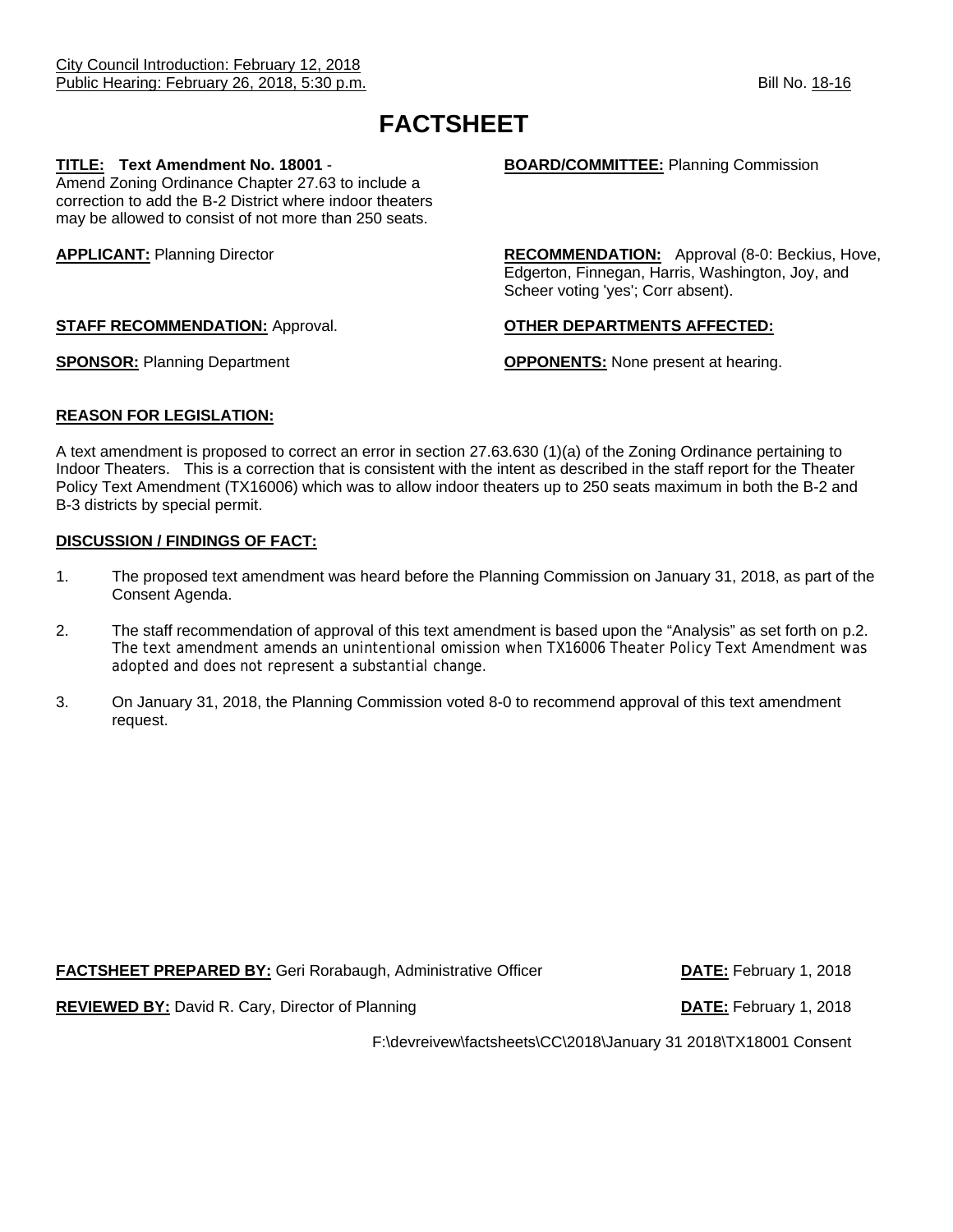



# **LINCOLN/LANCASTER COUNTY PLANNING COMMISSION STAFF REPORT**

FROM THE LINCOLN/LANCASTER COUNTY PLANNING DEPARTMENT, 555 S. 10TH STREET, SUITE 213, LINCOLN, NE 68508

APPLICATION NUMBER Text Amendment #18001

FINAL ACTION? No

PLANNING COMMISSION HEARING DATE January 31, 2018

RELATED APPLICATIONS None

**RECOMMENDATION: APPROVAL** 

### **BRIEF SUMMARY OF REQUEST**

A text amendment is proposed to correct an error in section 27.63.630 (1)(a) of the Zoning Ordinance pertaining to Indoor Theaters. This is a correction that is consistent with the intent as described in the staff report for the Theater Policy Text Amendment (TX16006) which was to allow indoor theaters up to 250 seats maximum in both the B-2 and B-3 districts by special permit.

### **JUSTIFICATION FOR RECOMMENDATION**

The text amendment will amend an unintentional omission when TX16006 Theater Policy Text Amendment was adopted and does not represent a substantial change.

**APPLICATION/STAFF CONTACT** George Wesselhoft, (402) 441-6366 or gwesselhoft@lincoln.ne.gov

### **COMPATIBILITY WITH THE COMPREHENSIVE PLAN**

The proposed text amendment is consistent with the original intent of TX16006 which is compatible with the Comprehensive Plan which maintains that the Downtown retain an appreciable share of the area's movie screens.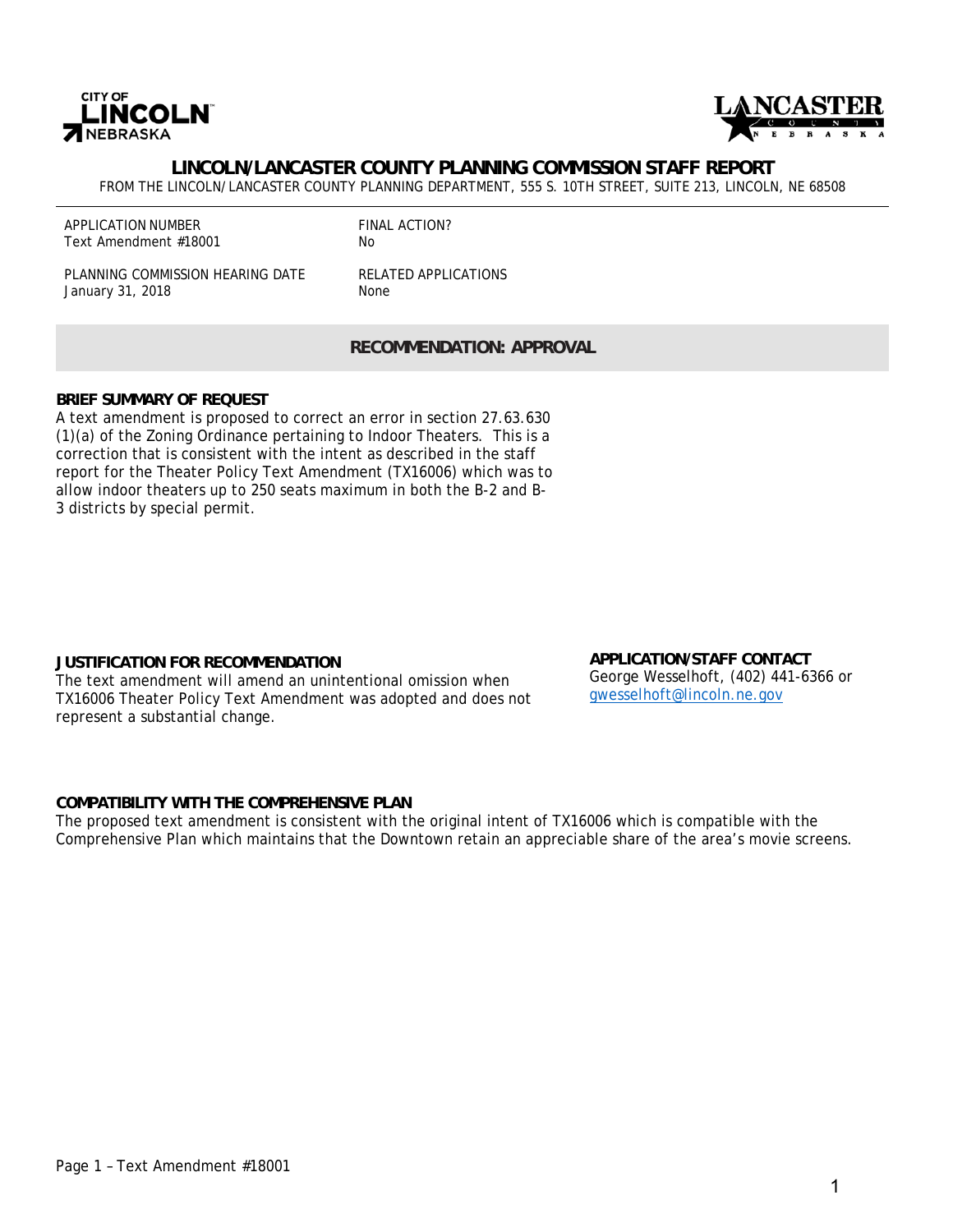## **KEY QUOTES FROM THE 2040 COMPREHENSIVE PLAN**

p. 5.3 – Downtown Lincoln has historically served as the community's dominant center of entertainment. A key element to this role has been the longstanding and successful "theater policy." This policy has allowed Downtown to retain an appreciable share of the area's movie screens. It is intended that this policy will continue as part of LPlan 2040.

## **ANALYSIS**

- 1. Section 27.63.630 of the Zoning Ordinance allows theaters in the B-2, B-3, and B-5 Districts by special permit under certain conditions. This request is for a text amendment to correct an error in TX16006 Theater Policy Text Amendment which was to allow indoor theaters up to 250 seats maximum in both the B-2 and B-3 districts by special permit and not just the B-3 District per Section 27.63.630(1)(a) as unintentionally adopted. TX16006 was adopted January 23, 2017 by City Council.
- 2. The specific component of the proposal pertaining to the B-2 and B-3 districts was to add theaters as a special permitted use in the B-2 and B-3 districts in order to allow smaller, niche theater operators in Lincoln. Theaters in the B-2 and B-3 districts would not likely be first-run theaters and may or may not be accompanied by another permitted use such as a restaurant.
- 3. The Planning Commission for theater proposals in the B-2 and B-3 districts under Section 27.63.630 (1)(b) as part of the special permit could also impose conditions and may include adjustments to the parking, yard and maximum height restrictions.
- 4. This corrective ordinance amendment is consistent with the Comprehensive Plan and the intent of the theater policy ordinance amendment as clearly identified in the staff report proposal and analysis of TX#16006.

Prepared by

George Wesselhoft, Planner Applicant/Contact: George Wesselhoft, Planner

\_\_\_\_\_\_\_\_\_\_\_\_\_\_\_\_\_\_\_\_\_\_\_\_\_\_\_

Date: January 18, 2018 **555 S.** 10<sup>th</sup> Street, Suite 213 Lincoln, NE 68508 (402) 441-6366 or gwesselhoft@lincoln.ne.gov

F:\DevReview\TX\18000\TX18001 Theater Policy Text Amendment.gjw.docx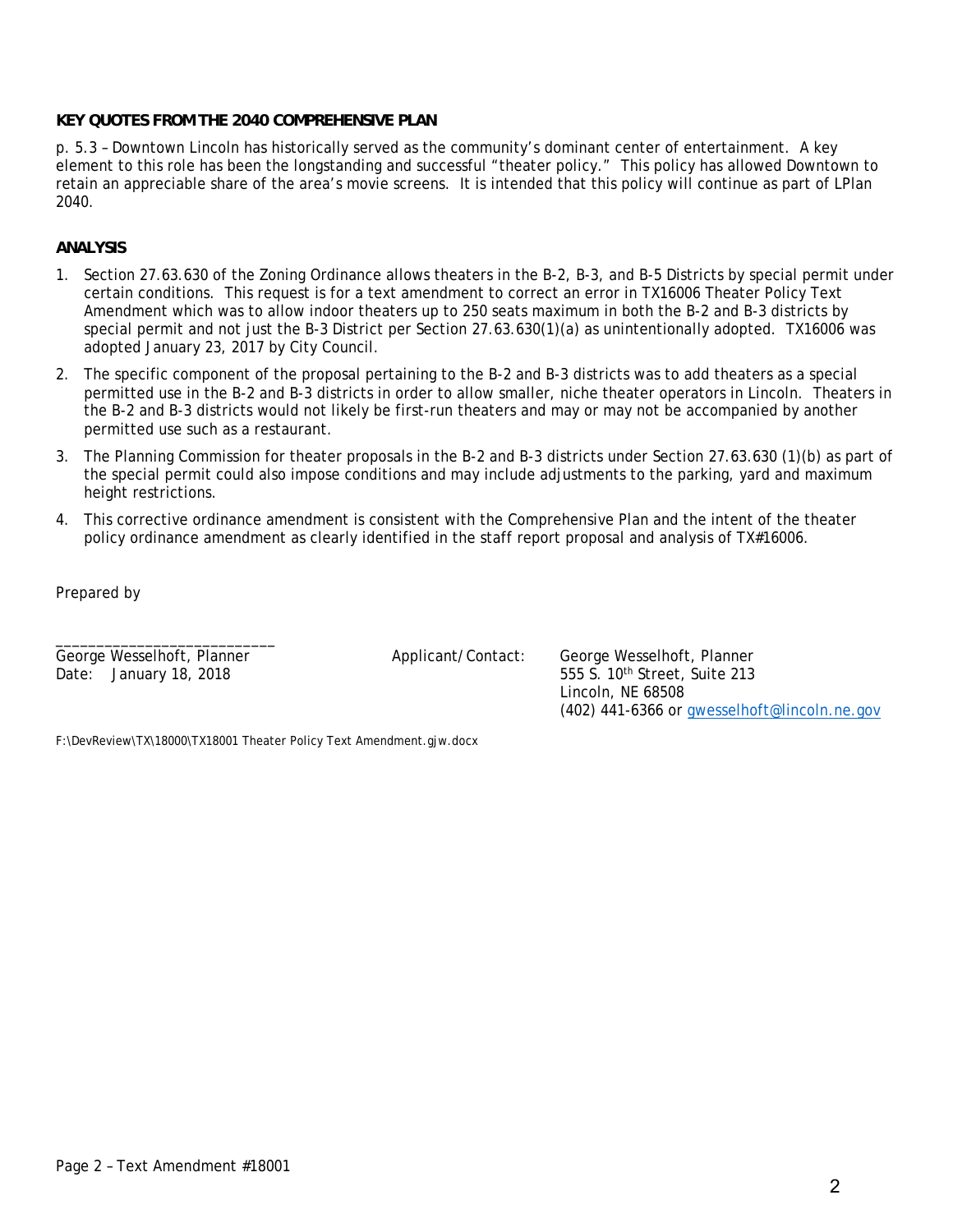# ORDINANCE NO. \_\_\_\_\_\_\_\_\_\_\_\_\_\_\_\_\_

| $\mathbf{1}$   | AN ORDINANCE amending Section 27.63.630 of the Lincoln Municipal Code                               |  |  |
|----------------|-----------------------------------------------------------------------------------------------------|--|--|
| $\overline{2}$ | relating to indoor theaters as a permitted special use by amending Section 27.63.630 to add that    |  |  |
| 3              | not more than one indoor theater be allowed in the B-2 District consisting of not more than 250     |  |  |
| $\overline{4}$ | seats throughout the theater; and repealing Section 27.63.630 as hitherto existing.                 |  |  |
| 5              | BE IT ORDAINED by the City Council of the City of Lincoln, Nebraska:                                |  |  |
| 6              | Section 1.<br>That Section 27.63.630 of the Lincoln Municipal Code be                               |  |  |
| $\tau$         | amended to read as follows:                                                                         |  |  |
| $8\,$          | 27.63.630 Theaters, Indoor.                                                                         |  |  |
| 9              | Indoor theaters may be allowed in the B-2, B-3, and B-5 Districts by special permit under           |  |  |
| 10             | the following conditions:                                                                           |  |  |
| 11             | Conditions applicable to the B-2 and B-3 Districts:<br>(1)                                          |  |  |
| 12             | Not more than one indoor theater shall be allowed for each <b>B-2</b> or <b>B-3</b> District<br>(a) |  |  |
| 13             | consisting of not more than 250 seats throughout the theater; and                                   |  |  |
| 14             | The Planning Commission shall impose such conditions as are appropriate and<br>(b)                  |  |  |
| 15             | necessary to insure compliance with the Comprehensive Plan and to protect the health, safety,       |  |  |
| 16             | and general welfare in the issuance of any such special permits. Such conditions may include an     |  |  |
| 17             | increase in the minimum parking and yard requirement, and decrease in the maximum height            |  |  |
| 18             | restrictions. Upon request of the applicant the City Council may decrease the minimum parking       |  |  |
| 19             | and yard requirement and increase the maximum height restrictions of the district in which the      |  |  |
| 20             | permitted special use is located.                                                                   |  |  |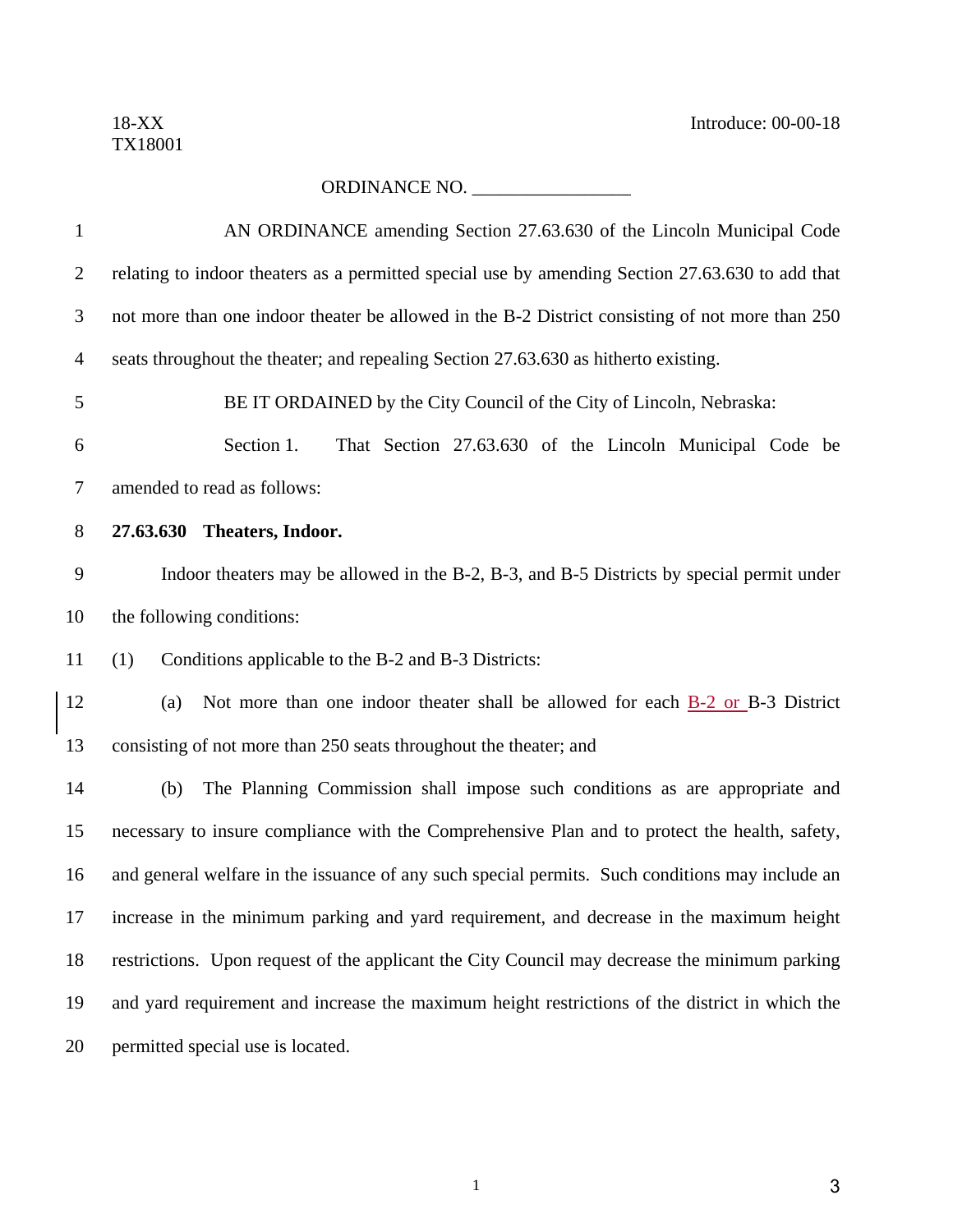1 (2) Conditions applicable to the B-5 District:

2 (a) A use permit for 400,000 square feet or more of commercial floor area has been 3 issued;

4 (b) A Certificate of Occupancy has been issued for 300,000 square feet or more of 5 commercial floor area; provided, however, that the City Council may decrease or waive this 6 requirement upon a finding that the proposed theaters will have no significant adverse impact 7 upon the property values and existing uses in the B-4 Lincoln Center Business District, with 8 particular emphasis upon the effect of such proposed indoor theaters on the entertainment and 9 cultural uses in the B-4 Lincoln Center Business District; and

10 (c) Not more than one indoor theater complex shall be allowed for each B-5 District, 11 consisting of not more than six movie screens.

12 Section 2. That Section 27.63.630 of the Lincoln Municipal Code as hitherto 13 existing be and the same is hereby repealed.

14 Section 3. This ordinance shall be published, within fifteen days after the 15 passage hereof, in one issue of a daily or weekly newspaper of general circulation in the City, or 16 posted on the official bulletin board of the City, located on the wall across from the City Clerk's 17 office at 555 S.  $10<sup>th</sup>$  Street, in lieu and in place of the foregoing newspaper publication with 18 notice of passage and such posting to be given by publication one time in the official newspaper 19 by the City Clerk. This ordinance shall take effect and be in force from and after its passage and 20 publication or after its posting and notice of such posting given by publication as herein and in 21 the City Charter provided.

Introduced by:

 $\overline{\phantom{a}}$  , which is a set of the set of the set of the set of the set of the set of the set of the set of the set of the set of the set of the set of the set of the set of the set of the set of the set of the set of th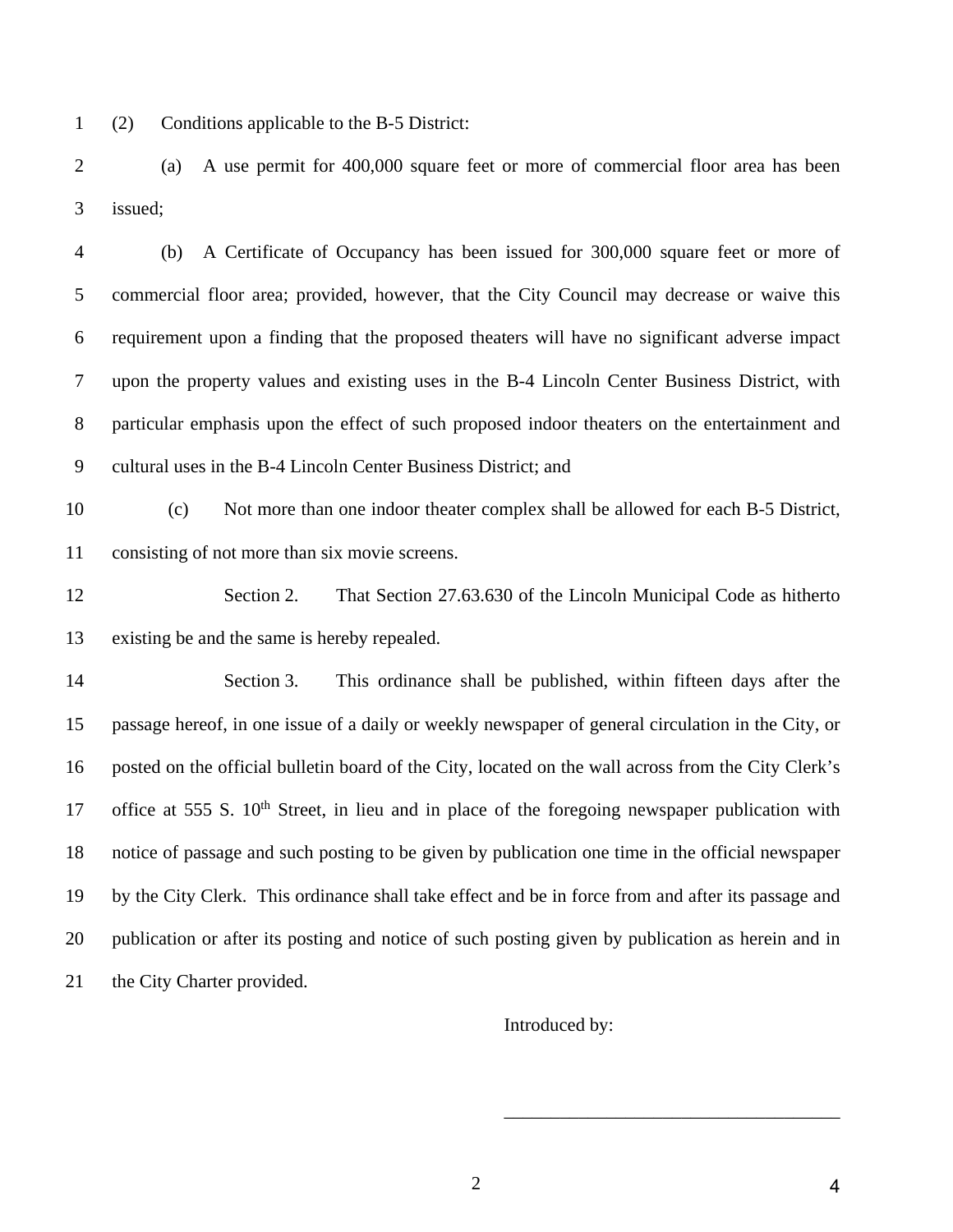18-XX

| Approved as to Form & Legality: | Approved this $\_\_\_$ day of $\_\$ | 2018: |
|---------------------------------|-------------------------------------|-------|
|                                 |                                     |       |
|                                 |                                     |       |
|                                 |                                     |       |
| <b>City Attorney</b>            | Mayor                               |       |
|                                 |                                     |       |